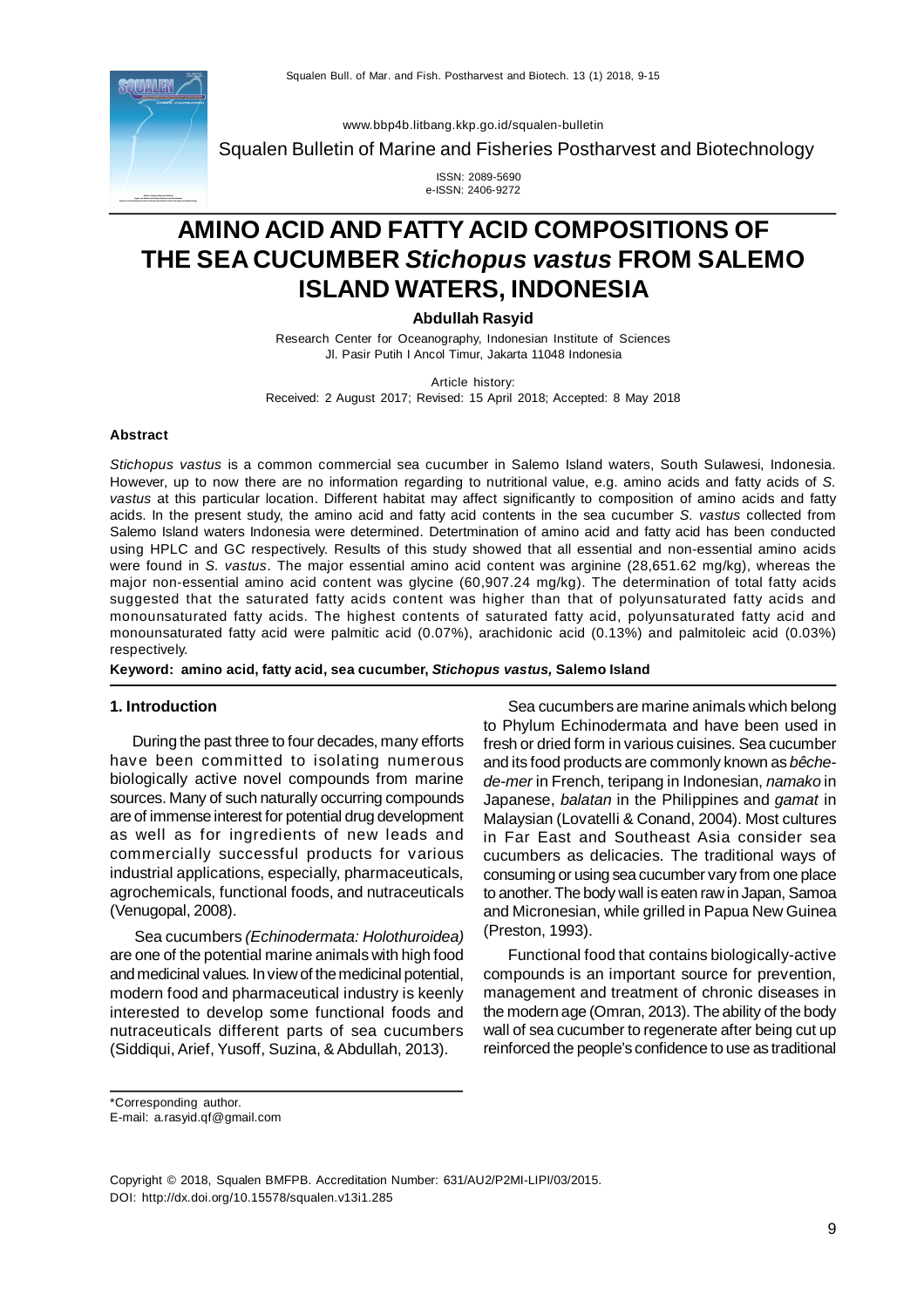medicine. Consequently, the body wall of sea cucumber has been use for wound healing especially after clinical surgery and caesarean operation (Fredalina et al.,1999).

The body walls of sea cucumbers is an important source of protein for humans. One of the most important nutritional qualities of protein is amino acid composition (FAO/WHO, 1990). While fatty acids are used as a marker to confirm and trace food resources and trophic relationships in different aquatic habitats (Penha-Lopes, Torres, Narciso, Cannicci, & Paula, 2009). It is believed that the fatty acids content varies among the sea cucumbers species (Ridzwan et al., 2014). In addition, fatty acids are essential for life due to their positive impact on human health as sources of polyunsaturated fatty acids are being pursued where marine organisms increasingly regarded as good alternative (Santos et al., 2015).

Even there are plenty studies about the composition of amino acids and fatty acids in *Stichopus vastus,* there are no scientific information about the nutritional value of *S. vastus* from Salemo Island waters, South Sulawesi, Indonesia. Different habitat may affect significantly to composition of amino acids and fatty acids (Al Azad, Shaleh, & Siddiquee, 2017) and affect the nutritional value. Based on above, this study aimed to determine the amino acid and fatty acid content in sea cucumber *S. vastus* from Salemo Island waters, South Sulawesi, Indonesia. Information regarding those composition will provide the nutritional information of this species from this particular location.

## **2. Materials and Methods**

## **2.1. Materials**

Six fresh samples of sea cucumber *S. vastus* (Figure 1) were collected from the Salemo Island waters, South Sulawesi, Indonesia on May 2016 by snorkelling and hand collection from shallow reef flat areas. All samples were combined, dissected to remove internal organs, and packed in ice immediately before sending to the laboratory. Samples were kept in -20 ºC until extracted. The taxonomic identification of the samples was carried out by Professor Prapto Darsono from the Research Center for Oceanography, Indonesian Institute of Sciences. Voucher specimen (MA1601) was deposited at -20 ºC in the Marine Natural Product Laboratory, Indonesian Institute of Sciences.

## **2.2. Amino Acid Analysis**

Sample and standard solutions preparation for amino acid analysis was carried out based on literature methods (Waters, 2012). Determination of amino acid by UPLC using chromatography condition as follow : Column (AccQ.Tag Ultra C18 1.7  $\mu$ m (2.1 x 100 mm), Waters); temperature (49 ºC); mobile phase (mobile phase A = Eluent A Concentrate AccQ Taq Ultra from Waters (Part No. 186003838), mobile phase  $B = 10\%$ mobile phase  $D$ , mobile phase  $C =$  Aquabidest and mobile phase  $D =$  Eluent B AccQ Tag Ultra from Waters (Part No. 186003839); flow rate (0.5 ml per minute); detector (PDA, wavelength 260 nm) and injection volume (1uL).

Sample preparation: Accurately 0.1 g sample was weighted,added 5 ml HCl 6N and then vortexed. The mixture was hydrolysed for 22 hours at temperature 110 °C. The hydrolysed mixture was subsequently cooled down and transferred into volumetric flask 50 ml and diluted to volume with aquadest. The solution was filtered with 0.45 um filter. The 500 uL of filtrate was added 40 µL AABA and 460 µL aquabidest. The 10 uL of solution was added 70 uL AccQ Fluor Borate and 20 µL reagent fluor A and then vortexed during 1 minute. The solution was Incubated during 10 minutes at 55 **<sup>O</sup>**C and then injected into UPLC system.

Standard solution preparation: The 40 µL of standard solution was mixed of amino acid. The 40 µL internal standard AABA and 920 µL aquabidest were added and then homogenized. The 10 µL of standard solution was pipetted and 70 µL AccQ Fluor



Figure 1. Fresh sea cucumber *Stichopus vastus* from Salemo Island.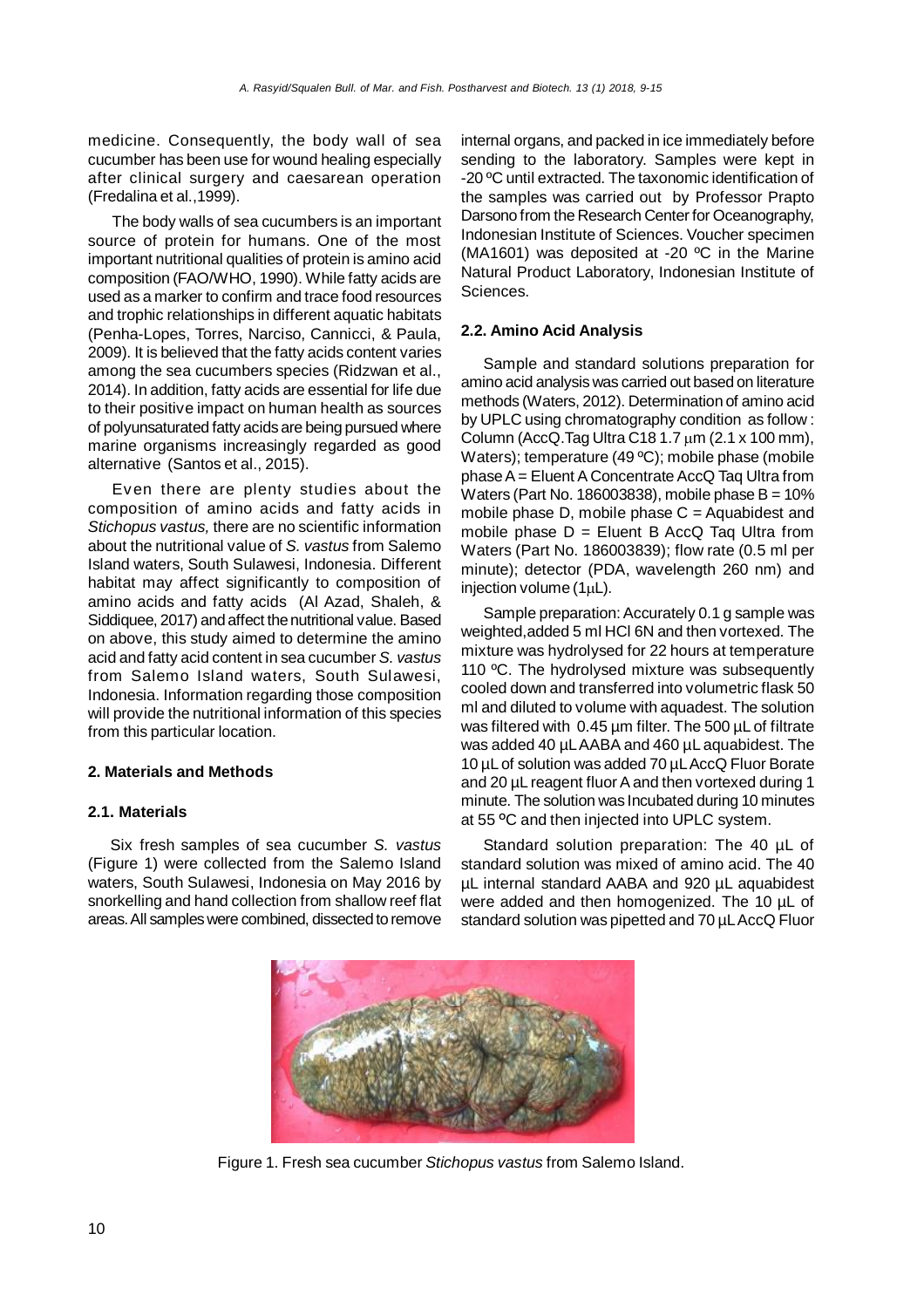Borate was added and then vortexed. The 20 µL of reagent fluor A was added and vortexed. It was allowed for 1 minute. The solution was incubated for 10 minutes at 55 ºC and injected into UPLC system.

Calculation of the amino acids component (mg/ kg) in the sample:

Standard area/Standard AABA x volume of flask (ml) x dilution factor x Standard Concentration.

Sample Area / AABA x g sample

## *2***.3. Fatty Acid Analysis**

=

Fatty acid profile analysis with gas chromatography (Perkin Elmer Clarus 580 GC) using apparatus condition: Column (Supelco SPTM 2560 100m 0.25 mm  $0.2 \mu m$ ; flow rate (18.0 cm/sec with column length 100 m); carrier gas  $(N_2)$  detector FID (240 ºC); injector temperature (225 ºC) and split (1:100).

Sample preparation for fat extraction (AOAC, 2000): Accurately 5 g of sample was weighted and added 4 mL of isopropanol and then was shaken for 1 minute. Into the solution, 6 mL of n-hexane was added then vortexed for 1 minute. The solution was subsequently centrifuged for 3 minutes at 9000 RPM. The clear upper solution was moved into a Hach tube and was dried in a water bath. Approximately, 0.03 – 0.04 g of the fat extract was weighted and added 1.5 mL KOH methanol 0.5 M. The solution was heated in a water bath at 100 ºC for 20 minutes and then cooled. Subsequently, 1.5 mL of  $BF_{3}$  20% in methanol was added. The solution was heated in a water bath at 100 ºC for 20 minutes. The solution was cooled down to 30 ºC while shaken. Accurately 3 mL of saturated NaCl was added into the solution and was vortexed for 2 minutes. Subsequently, 0.2 mL of n-hexane was added into the mixture and was vortexed for 2 minutes. It was allowed to stand at room temperature for 10 minutes. The resulting n-hexane methyl ester layer was transferred into 10 mL volumetric flask, diluted with n-hexane and injected to GC. Calculation of the fatty acids component in the sample: % fatty acid component in the sampel  $=$  % fatty acid component x % total fat.

## **3. Result and Discussion**

All essential amino acids (histidine, threonine, valine, isoleucine, phenylalanine, leucine, methionine, cysteine, lysine, tryptophan and arginine) and nonessential amino acids (alanine, glutamic acid, serine, proline, tyrosine, aspartic acid and glycine) were found in the sea cucumber *S. vastus.* The major essential amino acid content in the sample of *S. vastus* was arginine (28,651.62 mg/kg). All essential amino acids were present in relatively high levels, except for cysteine which showed low. The second major essential amino acid was threonine (16,963.45 mg/ kg), followed by leucine, phenylalanine, valine, isoleucine, lysine, methionine, histidine, tryptophan and cysteine found to be 11,557.97 mg/kg, 10,207.86 mg/kg, 8,672.02 mg/kg, 7,291.89 mg/kg, 3,879.20 mg/kg, 3,802.67 mg/kg, 3,434.90 mg/kg, 1,644.14 mg/kg and 783.86 mg/kg) respectively (Table 1).

The major non-essential amino acid content in the sample of *S. vastus* was glycine found to be 60,907.24 mg/kg. The result of other non-essential amino acids, including alanine, glutamic acid, serine, proline, tyrosine, aspartic acid and glycine were 26,025.54 mg/kg, 34,015.04 mg/kg, 12,844.36 mg/kg, 8,790.53 mg/kg, 18,897.26 mg/kg and 60,907.24 mg/kg, respectively (Figure 2).

Glycine was found the major non-essential amino acids in the present study, similar to that of *Actinopyga mauritiana, Holothuria scabra, Bohadschia marmorata* and *H. leucospilota* (Omran, 2013), *Stichopus herrmanni, Thelenota ananas, T. anax, H. fuscogilva, H. fuscopunctata, A. mauritiana, A. caerulea* and *B. argus* (Wen, Hu, & Fan, 2010), *H. arenicola* and *A. mauritiana* (Haider et al., 2015), *H. tubulosa* and *H. polii* (Sicuro et al.,2012). It has been known that glycine is used to help create muscle tissue and convert glucose into energy (Omran, 2013). Glycine is also reported essential to maintain central nervous and digestive systems healthy and also has been shown to provide protection some types of cancer via antioxidants (Yahyavi et al., 2012). Glycine can be used not only for treatment of inflammation but also for chemoprevention and treatment of carcinoma (Ridzwan et al., 2014). Additionally it has been shown that glycine reduce levels of total cholesterol in serum (Wen et al., 2010).

According to Bingham (1977), the essential amino acids most often limiting in sea cucumbers are lysine, methionine, threonine and tryptophan. Lysine was the limiting essential amino acid reported in this study, similar to that in eight dried sea cucumbers *,* i.e. *Stichopus herrmanni, Thelenota ananas, T. anax, Holothuria fuscogilva, H. fuscopunctata, Actinopyga mauritiana, A. caerulea* and *Bohadschia argus* that were investigated by Wen et al. (2010). Methionine was the limiting essential amino acid reported in this study, similar to that in *Parastichopus californicus* (Bechtel, Oliveira, Demir, & Smiley, 2013)*, Holothuria arenicola* and *Actinopyga mauritiana* (Haider et al. (2015) and Wen et al., 2010). Tryptophan was the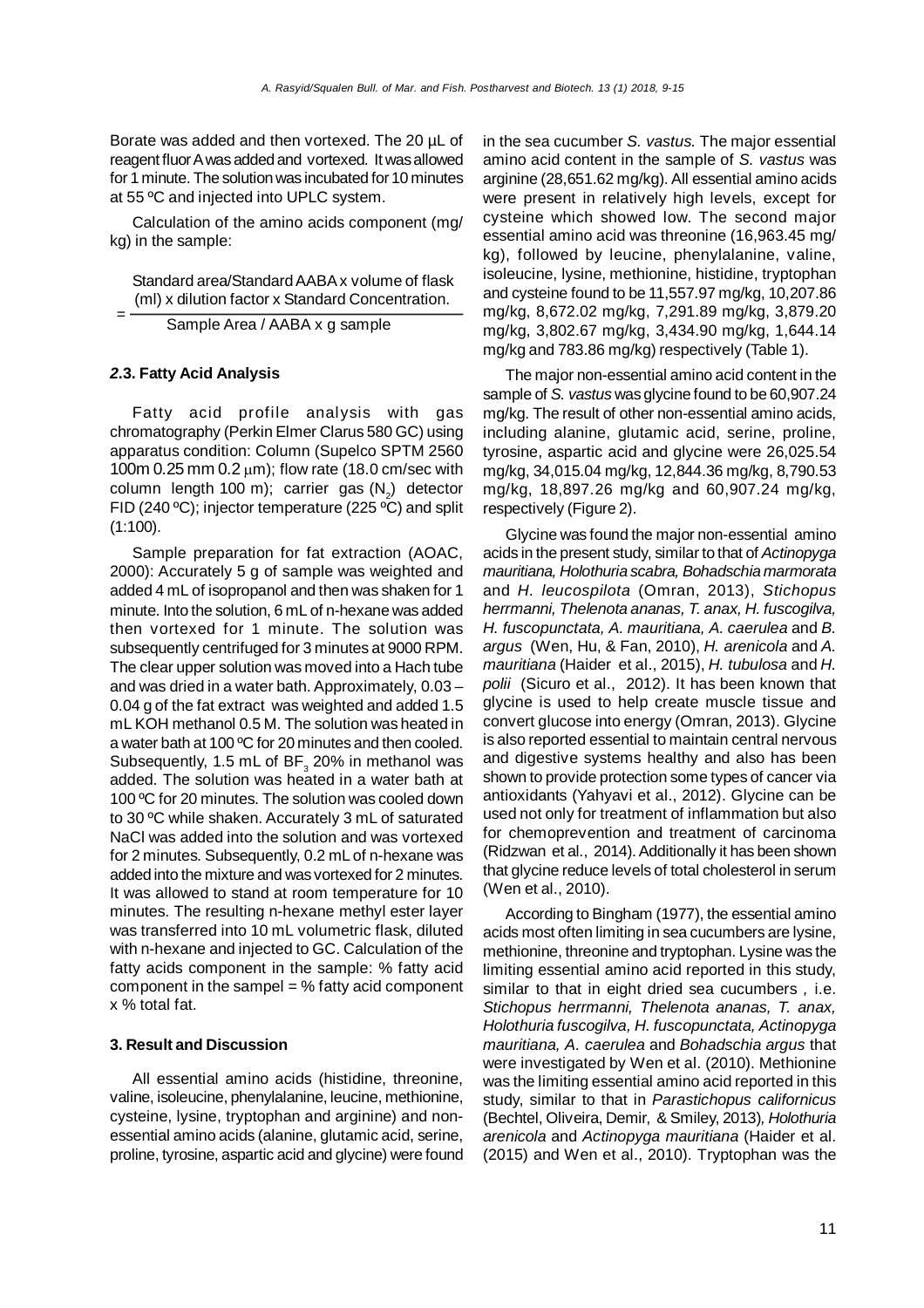|  |  | Table 1. Amino acid composition of fresh sea cucumber Stichopus vastus |
|--|--|------------------------------------------------------------------------|
|  |  |                                                                        |

| <b>No</b> | <b>Parameter</b>             | Result (mg/Kg) |
|-----------|------------------------------|----------------|
|           | <b>Essential amino acids</b> |                |
| 1         | Histidine                    | 3,434.9        |
| 2         | Threonine                    | 16,963.45      |
| 3         | Valine                       | 8,672.02       |
| 4         | Isoleucine                   | 7,291.89       |
| 5         | Phenylalanine                | 10,207.86      |
| 6         | Leucine                      | 11,557.97      |
| 7         | Methionine                   | 3,802.67       |
| 8         | Cysteine                     | 783.86         |
| 9         | Lysine                       | 3879.2         |
| 10        | Tryptophan                   | 1,644.14       |
| 11        | Arginine                     | 28,651.62      |
|           | Non-essential amino acids    |                |
| 12        | Alanine                      | 26,025.54      |
| 13        | Glutamic acid                | 34,015.04      |
| 14        | Serine                       | 12,844.36      |
| 15        | Proline                      | 23,605.15      |
| 16        | Tyrosine                     | 8,790.53       |
| 17        | Aspartic acid                | 18,897.26      |
| 18        | Glycine                      | 60,907.24      |
| 19        | Lycine/Arginine              | 0.14           |

limiting essential amino acid reported in this study, similar to that in *H. scabra* (Sroyraya et al., 2017). Cysteine was the limiting essential amino acid reported in this study, similar to that in *H. scabra* (Sroyraya et al., 2017). Histidine was also the limiting essential amino acid reported in this study, similar to reported in *P. californicus* (Bechtel et al., 2013) and in *S. herrmanni, T. ananas, T. anax, H. fuscogilva, H. fuscopunctata, A. mauritiana, A. caerulea* and *B. argus* (Wen et al. (2010). Apparently, the variation of amino acid content in sea cucumber depends on the species and geographic location.

Considering their effect on quality the final product, amino acid composition was necessary investigated. Amino acids are not only protein constituents. In the free form, amino acids give rise to sweetness, bitterness, sourness and umami taste particularly glutamic acid, which is responsible for the distinctive flavor and taste in various foods. Thus, the composition of free amino acids can significantly influence the quality of marine foods (Sicuro et al., 2012). The presence of high quality of glutamic acid in *S. vastus* could have a positive effect on taste of final product.

Similar to previous study, the glutamic acid was the high quality in the *H. scabra* (Omran, 2013, Sroyraya et al., 2017), *H. arenicola* and *A. mauritiana* (Haider et al., 2015; Omran, 2013), *H. tubulosa* and *H. polii* (Sicuro et al., 2012), *B. marmorata* and *H. leucospilota* (Omran, 2013).

The combination or proportion of amino acid is a great importance. For example, in the previous study suggested that lower lysine/arginine ratio (0.67) has been reported as hypercholesterolemic and antiatherogenic effects (Rajamohan & Kurup, 1997). Results obtained in this study showed that the sea cucumber *S. vastus* contains lower lysine/arginine ratio was found to be 0.14. This was consistent with those of other sea cucumbers, namely *H. scabra* (0.13) (Sroyraya et al., 2017) and lower than that of other sea cucumbers, including *H. tubulosa* (0.27) and *H. polii* (0.22) (Sicuro et al., 2012), *A. japonicus* (0.40) (Lee et al., 2012), *H. arenicola* (0.34) and *A. mauritiana* (0.44) (Haider et al., 2013), *H. scabra* (0.41), and *H. leucospilota* (0.43) (Omran, 2013). The ratio of lysine/arginine in this study was also lower than that of varieties of fish, including European sea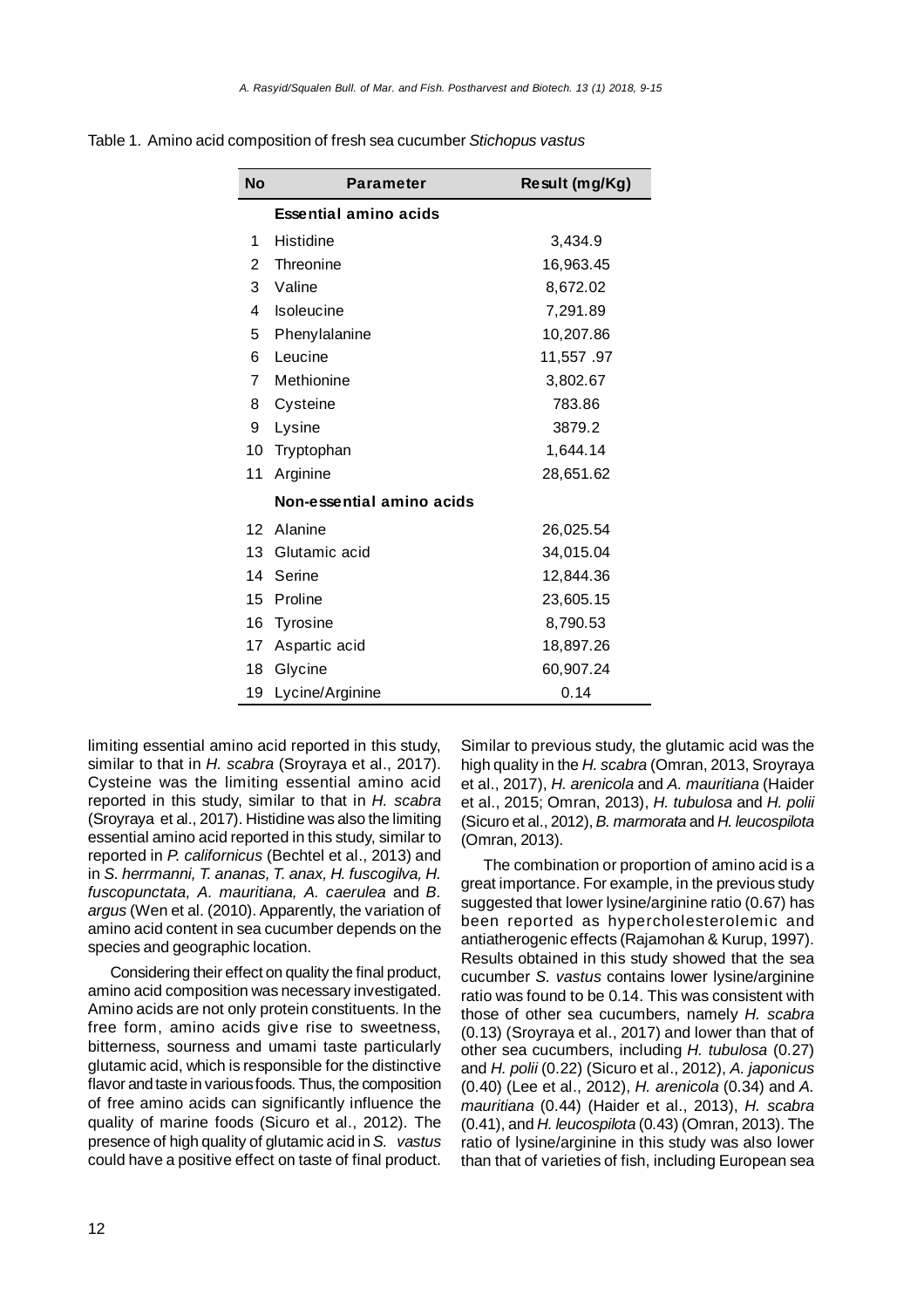| <b>No</b>      | <b>Parameter</b>                                         | Result (%) |
|----------------|----------------------------------------------------------|------------|
|                | <b>Saturated Fatty Acids</b>                             |            |
| 1              | C4:0 (Butyric acid)                                      | 0.01       |
| $\overline{2}$ | C8:0 (Caprylic acid)                                     | 0.01       |
| 3              | C10:0 (Capric acid)                                      | 0.01       |
| 4              | C12:0 (Lauric acid)                                      | 0.02       |
| 5              | C14:0 (Myristic acid)                                    | 0.03       |
| 6              | C16:0 (Palmitic acid)                                    | 0.07       |
| $\overline{7}$ | C17:0 (Heptadecanoic)                                    | 0.01       |
| 8              | C18:0 (Stearic acid)                                     | 0.02       |
| 9              | C20:0 (Arachidic acid)                                   | 0.01       |
|                | <b>Mono Unsaturated Fatty Acids</b>                      |            |
| 10             | C16:1 (Palmitoleic acid)                                 | 0.03       |
| 11             | C18:1 w9C (Oleic acid)                                   | 0.01       |
| 12             | C24:1 $\omega$ 9 (Nervonic acid)                         | 0.01       |
|                | Poly Unsaturated Fatty Acids                             |            |
| 14             | C18:2 ω6C (Linoleic acid)                                | 0.01       |
| 15             | C20:4 $\omega$ 6 (Aracidonic acid)                       | 0.13       |
| 16             | C20:5 $\omega$ 3 (cis-5,8,11,14,17-Eicosapentanoic acid) | 0.02       |
| 17             | C22:2 (cis-13,16-Docosadienoic acid)                     | 0.01       |
| 18             | ∑Saturated Fatty Acids                                   | 0.17       |
| 19             | ∑Mono Unsaturated Fatty Acids                            | 0.05       |
| 20             | ∑Poly Unsaturated Fatty Acids                            | 0.16       |

Table 2. Fatty acid composition of fresh sea cucumber *Stichopus vastus*

bass *Dicentrarchus labrax*, gilthead sea bream *Sparus aurata* and turbot *Psetta maxima* were 0.85, 0.85 and 0.95 respectively (Kaushik, 1998). The result of the present study and previous reports indicate that the body walls of sea cucumbers are a healthy food for people.

The composition of fatty acids in *S. vastus* is given in Table 1. The fatty acid composition was dominated by saturated fatty acids followed by polyunsaturated fatty acids and monounsaturated fatty acids. This result was consistent with previous study that reported saturated fatty acids as the dominant fatty acids in sea cucumber such as *S. herrmanni, T. ananas, T. anax, H. fuscogilva, H. fuscopunctata, A. caerulea* and *B. argus* (Wen et al., 2010), *H. scabra* (Sroyraya et al., 2017), Lee et al., 2012), *H. leucospilota* and *H. atra* (Bingham, 1977). Monounsaturated fatty acids were the dominant fatty acids in *A. mauritiana* (Wen et al., 2010), *Parastichopus californicus* (Gao et al., 2011), *Apostichopus japonicus (*Omran, 2013; FAO/ WHO,2003); whereas polyunsaturated fatty acids were dominant in *H. leucospilota* (Omran, 2013), *H. arenicola* (Haider et al., 2015), *S. horrens* (Lee et al., 2012), *H. tubulasa* and *H. polii* (Sicuro et al., 2012).

The major saturated fatty acid in the present study was palmitic acid (0.07%), followed by myristic acid

(0.03%), stearic acid (0.02%), lauric acid (0.02%), caprylic acid (0.01%), butyric acid (0.01%) and arachidonic acid (0.01%). Similarly in the previous study, palmitic acid was the major saturated fatty acid in *Thelenota anax, H. fuscogilva, H. fuscopunctata, A. caerulea* and *B. argus* (Wen et al., 2010), *A. japonicus* (FAO/WHO, 2003). In other species, stearic acid was the major saturated fatty acid in *S. hermanni, T. ananas* and *A. mauritiana* (Wen et al., 2010), *H. tubulosa* (Sicuro et al., 2012), *S. regalis* (Santos et al., 2015) as well as *H. edulis* and *H. scabra* (Kidd, 2007). Palmitic acid showed antioxidant and antiatherosclerosis activities, whereas myristic acid plays an essential role in the activation of cellular functions such as signal transduction and constitutive proteins (Omran, 2013). Myristic acid showed ability to acylate proteins in a reaction which is called N-terminal myristoylation (Beauchamp, Rioux, & Legrand, 2009).

The major polyunsaturated fatty acid in the present study was arachidonic acid (0.13%) followed by cis-5,8,11,14,17-Eicosapentanoic acid (0.02%), cis-13,16-Docosadienoic acid (0.02%) and linoleic acid (0.01%). Similarly, arachidonic acid was the major polyunsaturated fatty acid in *S. herrmanni, T. ananas, T. anax, H. fuscogilva, H. fuscopunctata, A. caerulea* and *B. argus and A. mauritiana* (Wen et al., 2010). In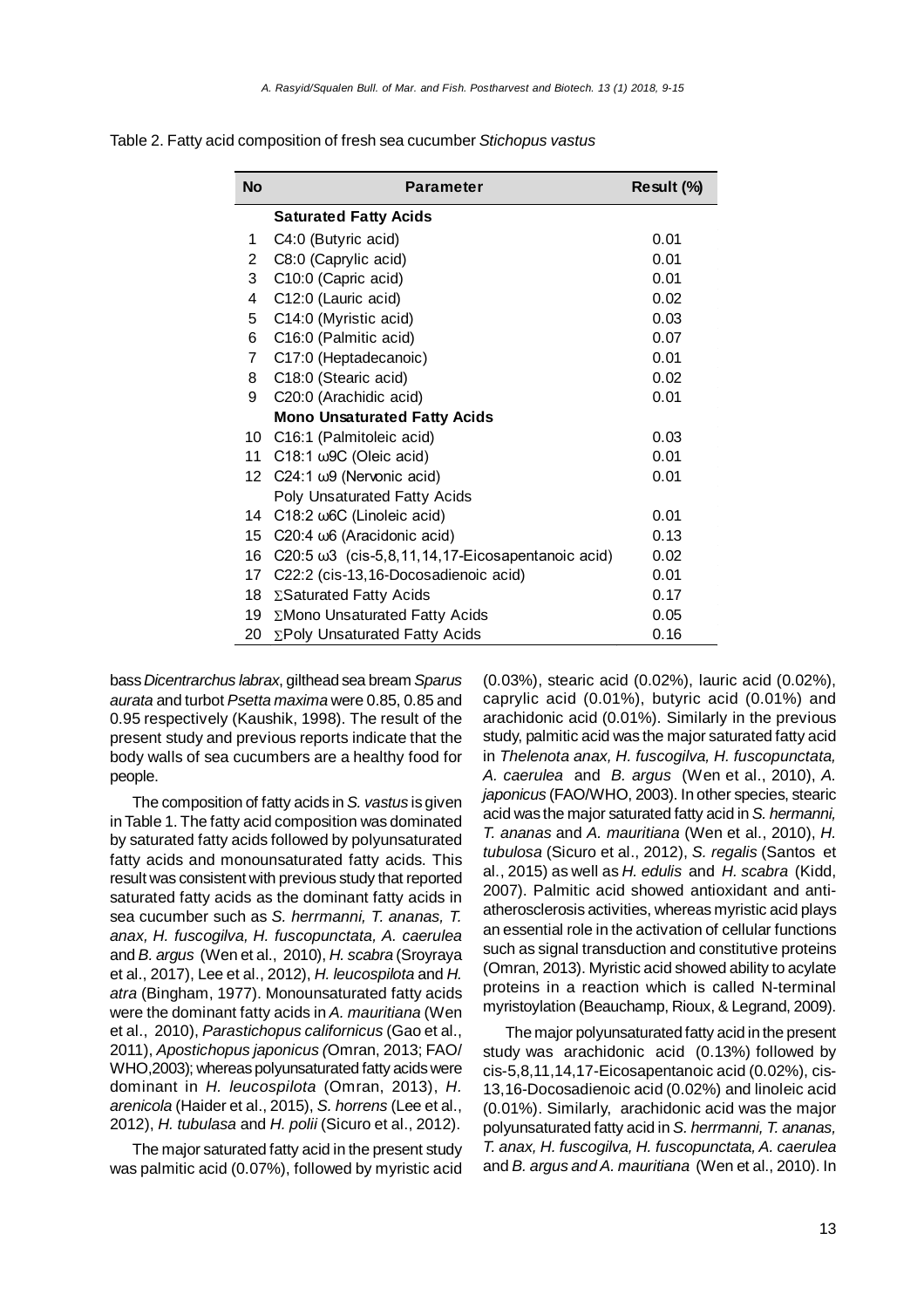*A. japonicus,* cis-5,8,11,14,17-Eicosapentanoic acid was the major polyunsaturated fatty acid (Gao, Xu, & Yang, 2011), whereas cis-11,14,17-Eicosatrienoic acid was the major polyunsaturated fatty acid in *H. tubulosa, H. polii* (Sicuro et al., 2012) and *H. edulis* (Kidd, 2007). Arachidonic acid plays an important role in human health, especially growth because it is the main precursor of eicosanoics (Santos et al., 2015).

The major monounsaturated fatty acid in the present study was palmitoleic acid (0.03%), followed by oleic acid (0.01%) and nervonic acid (0.01%). Compared to previous study, palmitoleic acid was the major monounsaturated fatty acid in *T. ananas, T. anax, H. fuscogilva, A. caerulea, H. fuscopunctata* (Wen et al., 2010) and *H. scabra (*Al Azad et al., 2017). Erucic acid was the major monounsaturated fatty acid in *S. herrmanni, Bohadschia argus* and *A. mauritiana* (Wen et al., 2010).

Therefore, difference species and geographic location may cause different fatty acid compositions in sea cucumbers. It is known that sea-bed sediment contains branched fatty acids derived from microorganisms and detritus of which lipid components might be accumulated in the sea cucumbers (Al Azad et al., 2017). Meanwhile, the diet, degree of maturation, water temperature, and species characteristics are the factors that affect the properties of lipids and fatty acid composition in marine animals (Yamashima, Ikejima, Rusyn, & Sato, 2007).

The omega-3 fatty acids, docosahexaenoic acid (DHA) and eicosapentaenoic acid (EPA) are conditionally essential nutrients that may enhance quality of life, where the lowest of them risk for premature death. They function exclusively via cell membranes, in which they are anchored by phospholipid molecules. DHA is proven essential to pre- and postnatal brain development, whereas EPA seems more influential on behavior and mood (Gil, 2002). DHA was not detected in this study, whereas EPA was found as much as 0.02%. In addition to being used as food, sea cucumber is used for medicinal products, such as for the treatment for asthma, hypertension, rheumatism, anemia, and sinus congestion. The tissue repairing ability of sea cucumber is strongly related with EPA (Fredalina et al., 1999).

The omega-3/omega-6 ratio of sea cucumber *S. vastus* was 0.15. This value was lower than that reported by Wen *et al.* (2010) in *S.herrmanni, T. ananas, T. anax, H. fuscogilva, H. fuscopunctata, A. mauritiana, A. caerulea* and *B.argus* that ranged from 0.25 to 0.61. Based on FAO/WHO (2003) recommendation that the omega-3/omega-6 ratio should be between 0.125 to 0.40, thus the result of this study may contribute to maintain the recommended omega-3/omega-6 ratio in diet.

## **4. Conclusion**

All essential and non-essential amino acids were found in the sea cucumber *Stichopus vastus* collected from Salemo Island, Indonesia*.* The major essential amino acid content was arginine, whereas the major non-essential amino content was glycine.The saturated fatty acids content in *S. vastus* was higher than those of polyunsaturated fatty acids and monounsaturated fatty acids. The result of this study confirmed that *S. vastus* from Salemo Island waters Indonesia is a good source of amino acid and fatty acid for human diet in the future.

## **5. Acknowledgement**

The author wishes to acknowledge the financial support from the Budget Implementation Registration Form of the Research Center for Oceanography, Indonesian Institute of Sciences. The author would also like to thank to Prof. Prapto Darsono, M.Sc. for species identification.

#### **References**

- Al Azad, S., Shaleh, S.R.M., & Siddiquee, S. (2017), Comparison of fatty acid and proximate composition between *Holothuria edulis* and *Holothuria scabra* collected from coastal water of Sabah, Malaysia. *Adv. Biosci. Biotechnol. 8*: 91-103.
- AOAC. (2000). AOAC Official Method for Analysis, Oil and Fat: 26-28.
- Beauchamp, E., Rioux, V. & Legrand, P. (2009). New regulatory and signal functions for myristic acid. *Med. Sci.* (Paris). *25*(1): 57-63.
- Bechtel, P.J., Oliveira, A.C.M., Demir, N. & Smiley, S. (2013). Chemical composition of the giant red sea cucumber *Parastichopus californicus,* commercially harvested in Alaska. *Food Sci. Nutr. 1*(1): 63-73.
- Bingham, S. (1977). Dictionary of nutrition: a consumer guideto the fact of food. Barrie & Jenkins,London, United Kingdom :319 p.
- FAO/WHO. (1990). Report of the joint FAO/WHO expert consultation of protein quality evaluation. Bethesda, MD.
- FAO/WHO. (2003). Diet, nutrition and the prevention of chronic disease. *Technical Report Series 916.* Food and Agriculture Organization/World Health Organization, Geneva
- Fredalina, B.D., Ridzwan, B.H., Abidin, A.A.Z., Kaswandi, M.A., Zaiton, H., Zali, I., Kittakoop, P. & Jais, A.M.M. (1999). Fatty acid compositions in local sea